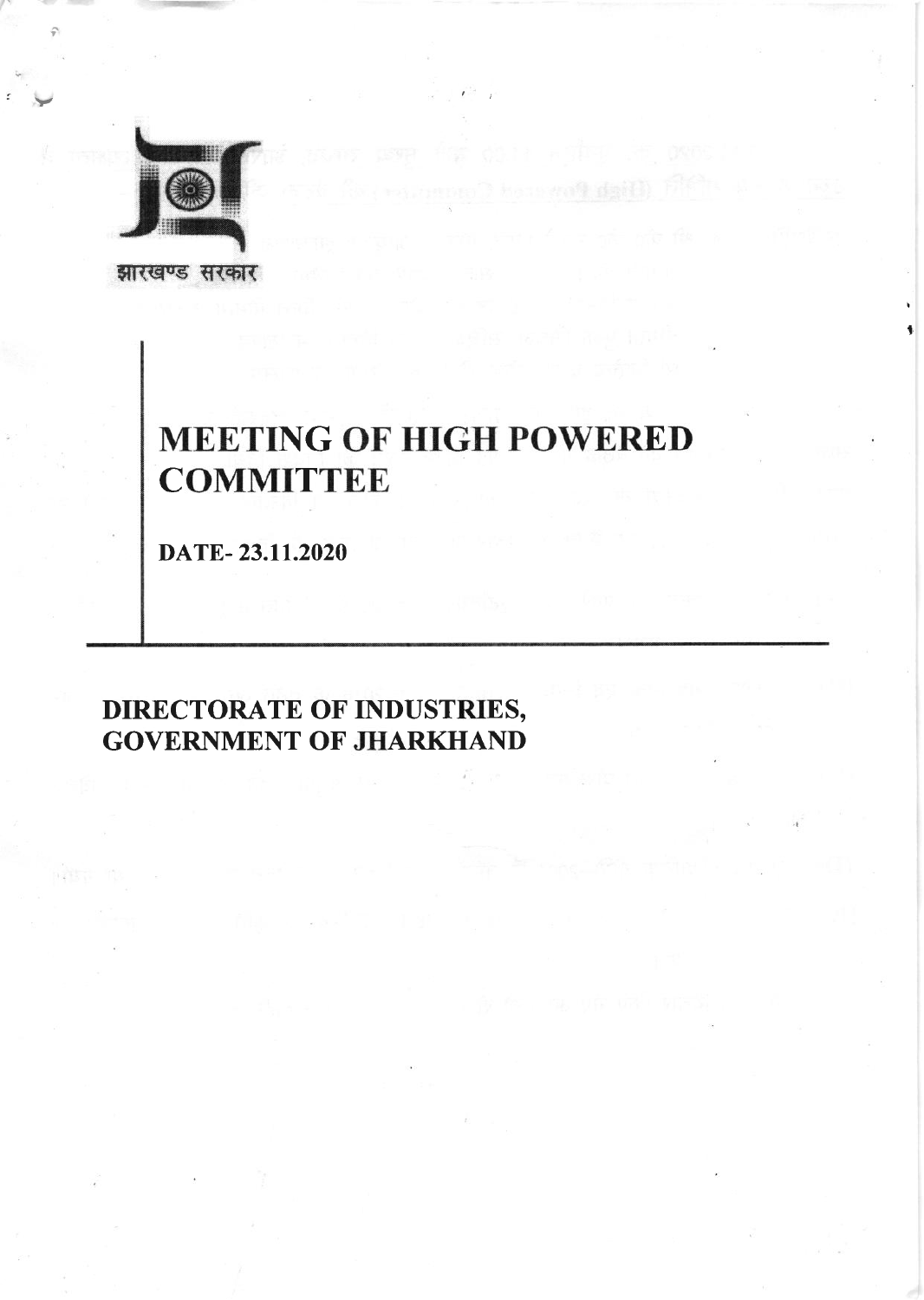# दिनांक 23.11.2020 को पूर्वाहन 11.00 बजे मुख्य सचिव, झारखण्ड की अध्यक्षता में उच्च स्तरीय समिति (High Powered Committee) की बैठक की कार्यवाही :-

उपस्थिति– 1. श्री के0 के0 खण्डेलवाल, विकास आयुक्त, झारखण्ड

- 2. श्रीमती वंदना डाडेल. सचिव. वाणिज्यकर विभाग. झारखण्ड
- 3. श्रीमती हिमानी पाण्डे. सचिव. योजना-सह-वित्त विभाग. झारखण्ड
- 4. श्रीमती पूजा सिंघल, सचिव, उद्योग विभाग, झारखण्ड
- 5. श्री जितेन्द्र कुमार सिंह, निदेशक, उद्योग निदेशालय

मुख्य सचिव, झारखण्ड द्वारा समिति के उपस्थित सदस्यों का स्वागत करते हुए सचिव, उद्योग विभाग को बैठक की कार्रवाई प्रारंभ करने का निदेश दिया गया। सचिव, उद्योग द्वारा समिति के सदस्यों को बैठक की कार्यावली के संबंध में विस्तार से अवगत कराते हुए प्रस्तुतीकरण दिया गया। इस बैठक में विचार किए गए आवेदनों की विवरणी निम्नवत है:-

- (A) झारखण्ड टेक्सटाइल, ऐपरेल एवं फूटवियर नीति-2016 के तहत अनुदान हेतु 02 आवेदन पर विचार किया गया।
- (B) झारखण्ड औद्योगिक एवं निवेश प्रोत्साहन नीति-2016 के तहत अनुदान हेतु 02 आवेदन पर विचार किया गया।
- (C) झारखण्ड फीड/फूड प्रोसेसिंग नीति-2015 के तहत अनुदान हेतु 03 आवेदन पर विचार किया गया।
- (D) झारखण्ड औद्योगिक नीति-2001 के तहत अनुदान हेतु 01 आवेदन पर विचार किया गया।
- (E) झारखण्ड औद्योगिक पार्क नीति-2015 के तहत सैद्धांतिक स्वीकृति हेतु 01 आवेदन पर विचार किया गया।

बैठक में विचार किए गए आवेदनों से संबंधित विस्तृत कार्यवाही निम्नवत है :-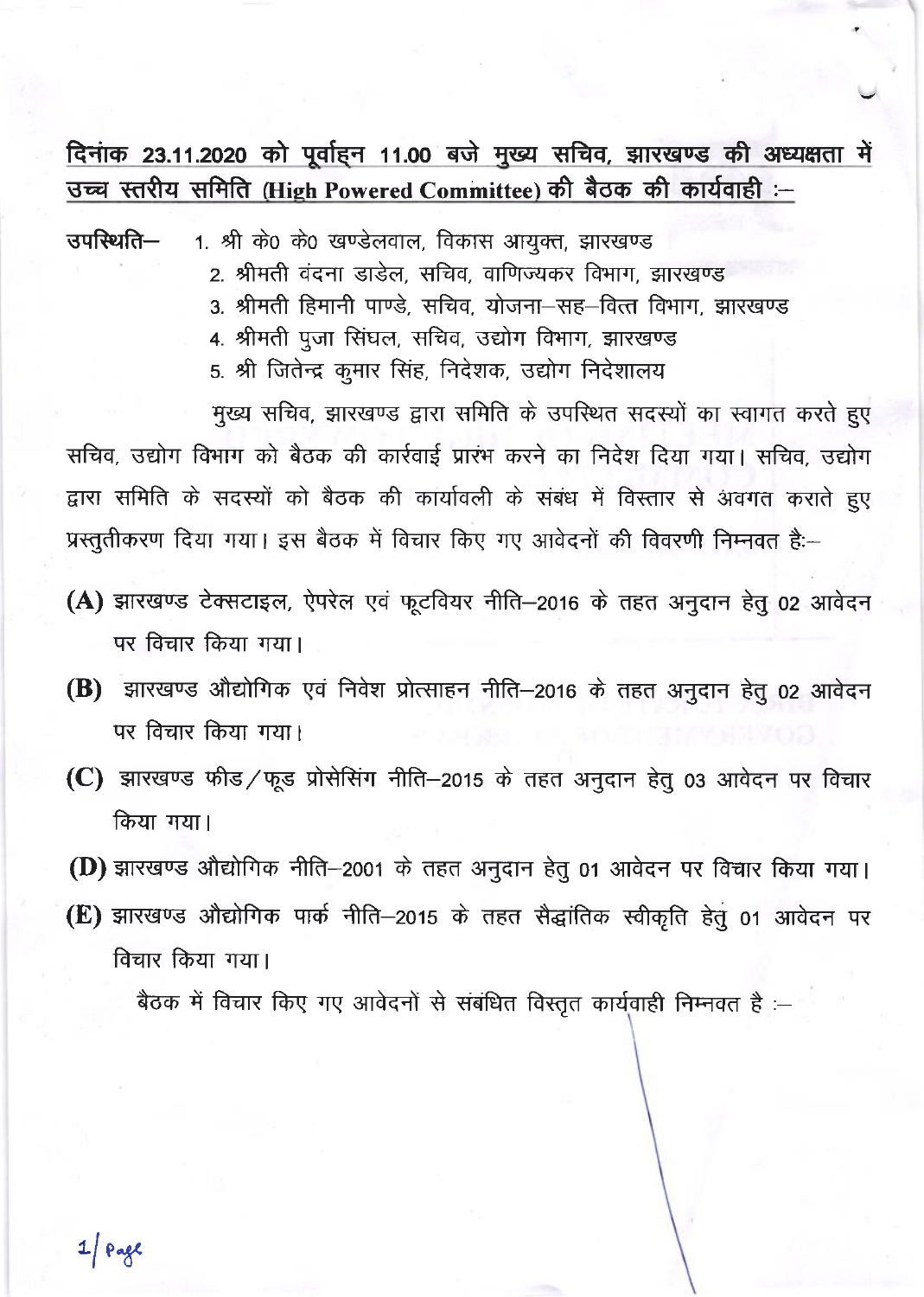### I. Jharkhand Textile. Apparel & Footwear Policv -2016 1. Arvind Smart Textiles Limited: -

|                         |                                                     |                        |                                 | Previously Applied Subsidies Status of the Unit |                                              |                                     |                           |
|-------------------------|-----------------------------------------------------|------------------------|---------------------------------|-------------------------------------------------|----------------------------------------------|-------------------------------------|---------------------------|
| #                       | Clause as per JTAFP-2016 &<br><b>Name of Scheme</b> | Claim<br><b>Period</b> | <b>Amount</b><br>$($ In Rs. $)$ | Recommended<br>by SWCC<br>$\mathbf{on}$         | <b>Decision</b><br>taken by<br><b>HPC</b> on | <b>Approved</b><br>by SWCC<br>$on*$ | <b>Status</b><br>Category |
| $\mathbf{1}$            | 8.11(b) $\&$ (c) Employment generation<br>Subsidy*  | Nov'18 to<br>Mar'19    | 35602402                        | 28.08.2019                                      | 24.09.2019                                   | 24.10.2020                          | Disbursed                 |
| $\overline{2}$          | 8.11(b) & (c) Employment generation<br>Subsidy*     | Apr'19 to<br>Jun, 19   | 33776690                        | 06.08.2019                                      | 24.09.2019                                   | 24.10.2020                          | Disbursed                 |
| $\overline{\mathbf{3}}$ | Clause 8.4 Stamp duty & Registration<br>fee         | One Time               | 2472230                         | 06.08.2019                                      | 24.09.2019                                   |                                     | Disbursed                 |
| $\overline{4}$          | 8.8 Power Tariff and 8.13 Electricity<br>Duty       | Dec'18 to<br>Mar'19    | 727735                          | 06.08.2019                                      | 24.09.2019                                   |                                     | Disbursed                 |
| 5                       | 8.11(b) $\&$ (c) Employment generation<br>Subsidy   | July'19                | 22646742                        | 03.10.2019                                      |                                              |                                     | Ready for<br><b>HPC</b>   |
| 6                       | 8.11(b) & (c) Employment generation<br>Subsidy      | Aug'19                 |                                 | 03.10.2019                                      |                                              |                                     | Ready for<br><b>HPC</b>   |
| $\overline{7}$          | 8.8 Power Tariff and 8.13 Electricity<br>Duty       | Apr'19 to<br>July'19   | 935817                          | 03.10.2019                                      |                                              |                                     | Ready for<br><b>HPC</b>   |
| 8                       | 8.8 Power Tariff and 8.13 Electricity<br>Duty       | Aug'19 to<br>Nov'19    | 673633                          | 14.02.2020                                      |                                              |                                     | Ready for<br><b>HPC</b>   |
| 9                       | 8.2 Interest Subsidy                                | Nov'l8 to<br>Mar'19    | 1553521                         | 14.02.2020                                      |                                              |                                     | Ready for<br><b>HPC</b>   |
| 10 <sup>°</sup>         | 8.11(b) $\&$ (c) Employment generation<br>Subsidy   | Sept'19                | 11104278                        | 10.08.2020                                      |                                              |                                     | Ready for<br><b>HPC</b>   |

Companv's Background: Plant has been set up in a rented premise to enable quick start up. It has been set up in the address having built up area of 1,03,000 sq. ft. The land has already been leased and production started from 0l.l1.2018. This factory has marked the first unit of Arvind Smart Textile Limited in Ranchi. The Unit has total 754 machines capable of producing around 13,000 garments daily. There has been provision for fabric inspection, storage, and cutting, finishing, packing. For job work like washing & embroidery etc. local employment has been generated. The Date of Production of the unit is 01.11.2018

#### Project Cost:

N.

| <b>Particulars</b>                                | Rs. in lacs |
|---------------------------------------------------|-------------|
| Land                                              | <b>NA</b>   |
| <b>Building</b>                                   | 219         |
| Plant & Machinery                                 | 1,259       |
| Tools, jigs, fixtures, dies, electrification etc. | 406         |
| Environment friendly power generating equipment   | 26          |
| EPF, ESI & Health Insurance                       | 120         |
| Stamp & Registration expenses                     | 25          |
| Pre-operative expenses                            | 351         |
| Other investments                                 | <b>NA</b>   |
| <b>Total</b>                                      | 2,406       |

#### Month wise Sales/Production, Taxes paid Report:

| Month    | No. of Employees | <b>Total Production (Unit)</b> | <b>Total Sales(Unit)</b> | Elec. Charge (In Rs.) |
|----------|------------------|--------------------------------|--------------------------|-----------------------|
| $Nov-18$ | 855              | 40.197                         | 4.944                    |                       |
| $Dec-18$ | 102 <sub>1</sub> | 87,904                         | 40,502                   | 1,12,534              |
| $Jan-19$ | .190             | 60.901                         | 48,828                   | 9,09,963              |
| $Feb-19$ | 1.363            | 87,979                         | 75.284                   | 5,28,557              |
| $Mar-19$ | .618             | 115,463                        | 84,378                   | 5,58,472              |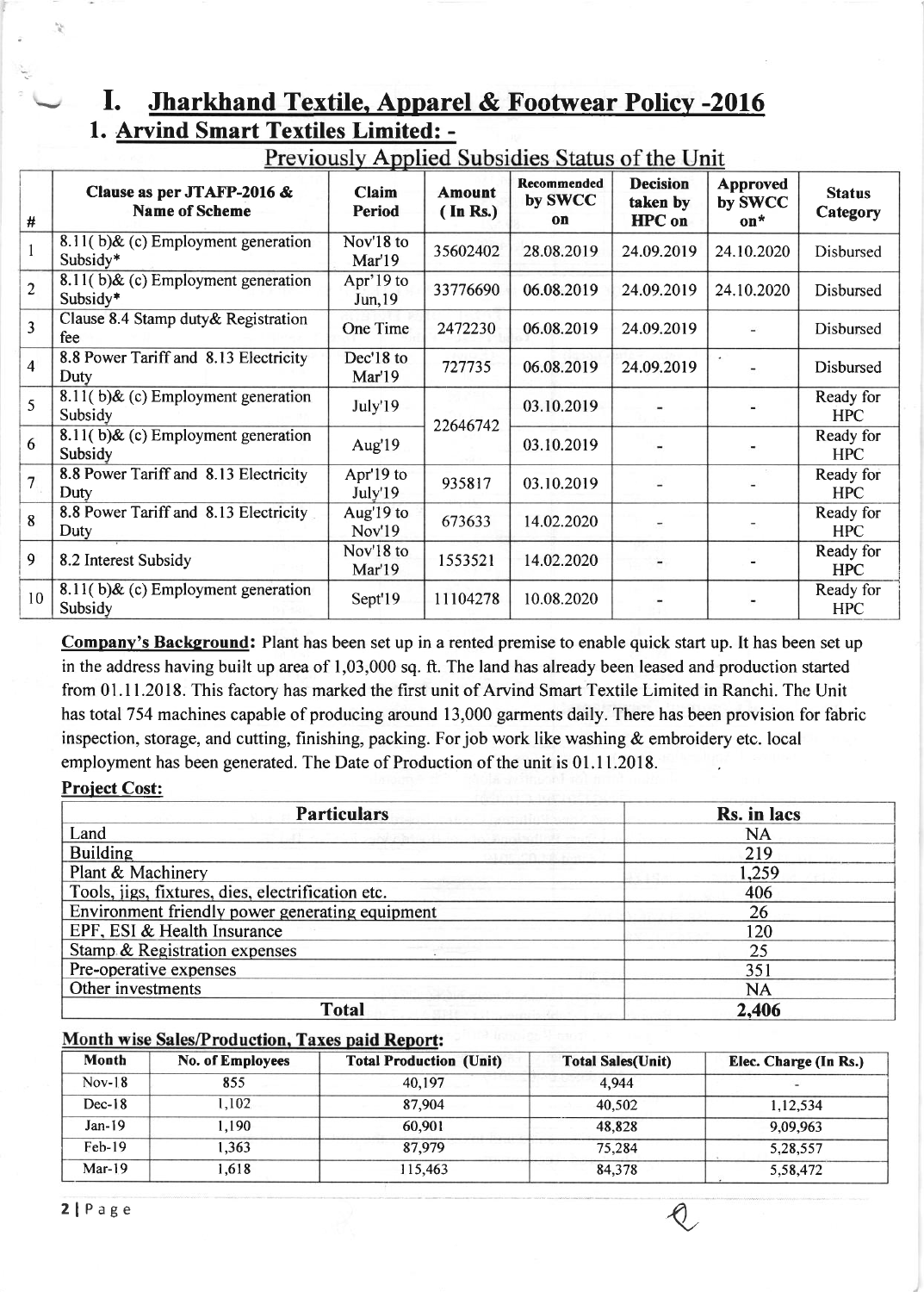| Apr- $19$ | 1768  | 98,189   | 1,05,644 | 6,33,548 |
|-----------|-------|----------|----------|----------|
| $May-19$  | 1,741 | 94.754   | 98.821   | 6,25,262 |
| $Jun-19$  | 1,873 | 90.176   | 61,144   | 6,55,624 |
| $July-19$ | 1.820 | 2,43,929 | 2,36,523 | 6,55,624 |
| Aug- $19$ | 1,804 | 1,86,156 | 2,01,876 | 1,61,165 |
| $Sept-19$ | .725  | 1,29,737 | 1,32,586 | 7,05,854 |
| $Oct-19$  | ,667  | 80,521   | 74,130   | 5,40,075 |
| $Nov-19$  | .835  | 1,74,598 | 1,59,724 | 5,58,300 |

|                                                                                                                                                                                 |                                   | 20AAQCA3426P1ZH (ARVIND SMART TEXTILES LIMITED) |                                                  |                                            |
|---------------------------------------------------------------------------------------------------------------------------------------------------------------------------------|-----------------------------------|-------------------------------------------------|--------------------------------------------------|--------------------------------------------|
| <b>Nov-18 to</b><br><b>Dec-19</b><br>$Nov-18$<br>$Dec-18$<br>$Jan-19$<br>$Feb-19$<br>$Mar-19$<br>$Apr-19$<br>$May-19$<br>$Jun-19$<br>$Jul-19$<br>Aug-19<br>$Sep-19$<br>$Oct-19$ |                                   | (In Rs. Lacs)                                   |                                                  |                                            |
|                                                                                                                                                                                 | <b>Total Taxable Value(Local)</b> | <b>Total Taxable Value</b><br>(Export)          | <b>Total Taxable Value</b><br>$(Local + Expert)$ | No. of Records(Export<br><b>Invoices</b> ) |
|                                                                                                                                                                                 | 8.57                              | 0                                               | 8.57                                             | $\Omega$                                   |
|                                                                                                                                                                                 | 0.78                              | 196.66                                          | 197.45                                           | $\overline{7}$                             |
|                                                                                                                                                                                 | 25.10                             | 64.46                                           | 89.56                                            | $\overline{7}$                             |
|                                                                                                                                                                                 | 32.26                             | 135.2                                           | 167.46                                           | 11                                         |
|                                                                                                                                                                                 | 31.79                             | 180.2                                           | 211.99                                           | 9                                          |
|                                                                                                                                                                                 | 85.47                             | 8.59                                            | 94.06                                            | $\overline{2}$                             |
|                                                                                                                                                                                 | 64.57                             | 60.19                                           | 124.76                                           | 7                                          |
|                                                                                                                                                                                 | 46.75                             | 0.47                                            | 47.22                                            |                                            |
|                                                                                                                                                                                 | 56.09                             | 847.8                                           | 903.89                                           | 11                                         |
|                                                                                                                                                                                 | 395.40                            | 515.31                                          | 910.70                                           | 10 <sup>°</sup>                            |
|                                                                                                                                                                                 | 1467.32                           | 308.96                                          | 1776.28                                          | 9                                          |
|                                                                                                                                                                                 | 218.46                            | 80.73                                           | 299.19                                           | $\overline{2}$                             |
| $Nov-19$                                                                                                                                                                        | 321.43                            | 296.85                                          | 618.28                                           | $\overline{3}$                             |
| $Dec-19$                                                                                                                                                                        | 381.48                            | 386.13                                          | 767.61                                           | 13                                         |
| <b>Total</b>                                                                                                                                                                    | 3135.47                           | 3081.55                                         | 6217.02                                          | 92                                         |

## **Check List of Common Documents:**

| <b>Particulars</b>                                                                                                                                 | Yes/No     | <b>Remarks</b> |
|----------------------------------------------------------------------------------------------------------------------------------------------------|------------|----------------|
| CAF (Combined Application Form)                                                                                                                    | <b>Yes</b> |                |
| Form $-I$ A Common Application form for Incentive along with Appendix $-I$                                                                         | Yes        |                |
| Certificate of Incorporation : U17299GJ2017PLC100201                                                                                               | Yes        |                |
| Consent to Established from Jharkhand State Pollution Control Board vides Ref No. B-118                                                            | Yes        |                |
| Consent to Operative from Jharkhand State Pollution Control Board vides Ref No. B-118                                                              | Yes        |                |
| DoP 01.11.2018 vide Memo No. 274 dated 04.02.2019                                                                                                  | Yes        |                |
| GSTIN No. 20AAQCA3426P1ZH                                                                                                                          | Yes        |                |
| PAN No. AAACO0068M                                                                                                                                 | Yes        |                |
| Udyog Aadhaar No. 758/SIA/IMO/2018                                                                                                                 | Yes        |                |
| GSTIN No. 20AAQCA3426P1ZH                                                                                                                          | Yes        |                |
| DPR approved by Bank                                                                                                                               | Yes        |                |
| Factory License No.FCA1836453812001                                                                                                                | Yes        |                |
| Power Connection from Electricity Supply Circle, Ranchi NC664274HT                                                                                 | Yes        |                |
| Employee Provident Fund Registration Establishment ID: JHRAN1750417000                                                                             | <b>Yes</b> |                |
| Employee State Insurance Registration from Regional Office                                                                                         | Yes        |                |
| Self-Certified No Due Certificate for Electricity, Tax, Water                                                                                      | Yes        |                |
| DoP 01.11.2018 vide Memo No. 274 dated 04.02.2019                                                                                                  | Yes        |                |
| Format $-1.1$ : - Board Resolution                                                                                                                 | Yes        |                |
| Format $-1.2$ : - Power of Attorney                                                                                                                | Yes        |                |
| Format $-1.4$ : - Statement of production, sales and taxes paid by the unit during financial<br>year 2019. Duly certified by Chartered Accountant. | Yes        |                |

 $\partial\! \! \! \! \lambda$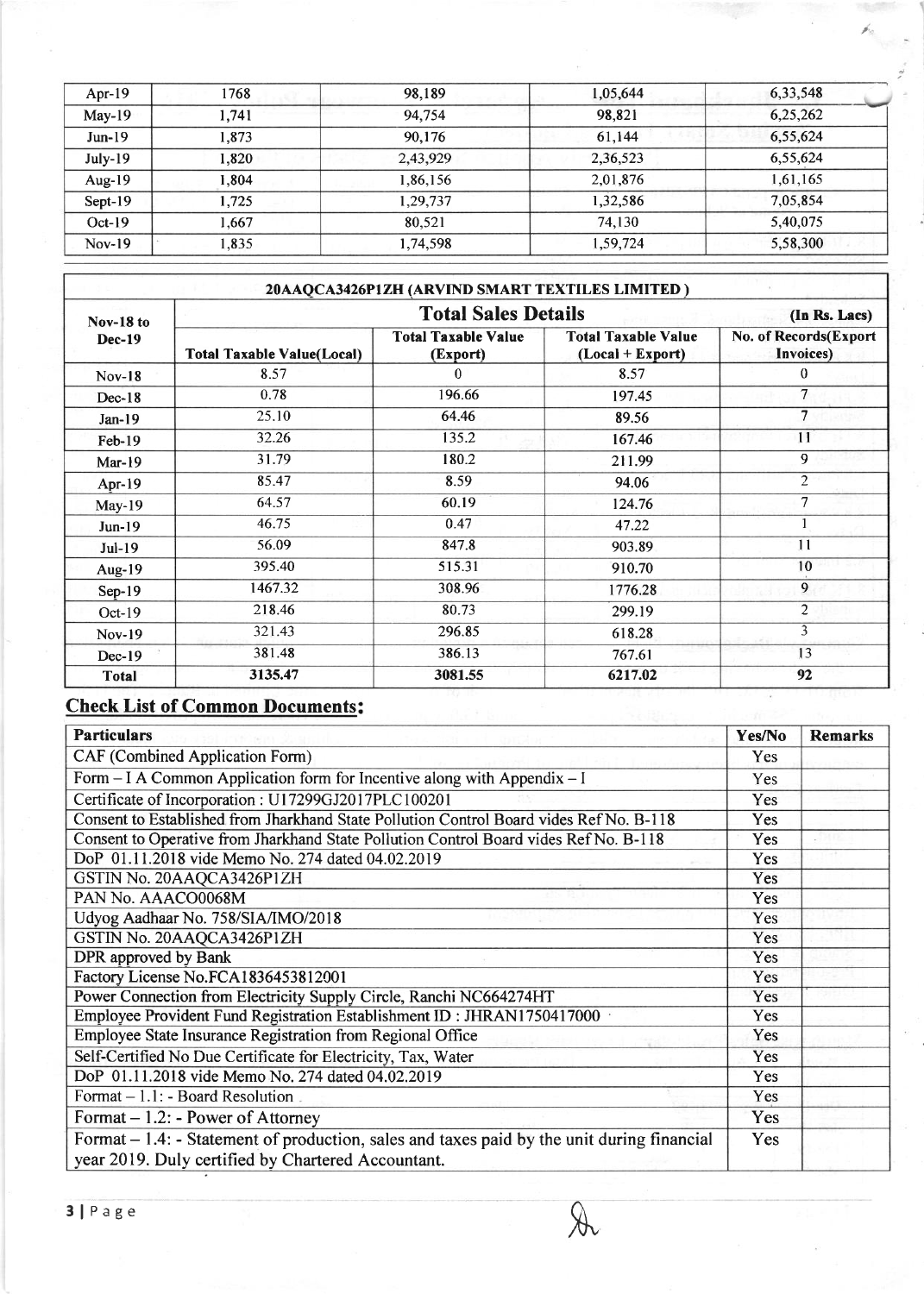| Format - 1.6: - Format for Affidavit                                                  | Yes |  |
|---------------------------------------------------------------------------------------|-----|--|
| Format - 1.7(b): - Certificate From Chartered Accountant in Respect Of Proof of       | Yes |  |
| Expenditure/ Fixed Capital by the Applicant                                           |     |  |
| Format - 1.8: - Certificate to be issued by the Regional Provident Fund Commissioner/ | Yes |  |
| Director/ESI/ Health Insurance Agencies                                               |     |  |
| Format – 1.10: - Format for Detail Project Report (DPR)                               | Yes |  |
| Self-Declaration Digitally Signed                                                     | Yes |  |
| Audited Balance Sheet FY 17-18 and FY 18-19.                                          | Yes |  |
| All banks account statement                                                           | Yes |  |

### (A) Application for Power Tariff & Electricity Duty Subsidy:

#### Check List of Additional Documents:

| <b>Particulars</b>                                                                       | Yes/No     | <b>Remarks</b> |
|------------------------------------------------------------------------------------------|------------|----------------|
| Form - XXI: - Application for reimbursement of Electricity Tariff                        | Yes        |                |
| $Appendix - XXVIII,$                                                                     |            |                |
| 1. Copy of Electricity bills for relevant period                                         |            |                |
| 2. CA certificate for segregation of Electricity Duty and Power Tariff Bill              |            |                |
| 3. Copy of sanction letter and actual date of Electricity connection started by Discom   |            |                |
| Form - XVII: Application for Claim of Electricity Duty Exemption                         |            |                |
| $Appendix - XXIV$                                                                        | <b>Yes</b> |                |
| 1. Please attach proof for 100% EoU                                                      |            |                |
| 2. Certificate of Date of Commercial Production/Operation of Tourism Unit                |            |                |
| Copy of Electricity Bill for the claim period                                            | <b>Yes</b> |                |
| Proof of payment of electricity bill/electricity duty                                    | Yes        |                |
| CA certificate for proof of payment and segregation of Electricity duty and Power Tariff |            |                |
| Area-wise power load duly certified by a Chartered Engineer - Elect                      | Yes        |                |

- 1. Account Statement of payment duly certified by respective Bank has been matched.
- 2. All payment has been made as per scheduled time line
- 3. There is not any overdue of electricity bill.
- 4. All electricity bills have been matched through online JBVNL portal.
- 5. Power Load directly related to production area has been considered for calculation of eligible subsidy.

### (i) Application for reimbursement of Power Tariff  $\&$  Electricity Duty Subsidy **Calculation of Power Tariff & Electricity Duty Subsidy**

| Total Power/ Electricity Load for entire unit      |                      |                            |                             |                            |                             |                            | 500                  | <b>KVA</b>                 |
|----------------------------------------------------|----------------------|----------------------------|-----------------------------|----------------------------|-----------------------------|----------------------------|----------------------|----------------------------|
| Applicable/Eligible Power load for production area |                      |                            |                             |                            |                             |                            | 432                  | <b>KVA</b>                 |
| Month                                              |                      | <b>April' 2019</b>         |                             | <b>May'2019</b>            |                             | <b>June'2019</b>           |                      | <b>July'2019</b>           |
| <b>Particulars</b>                                 | <b>Total</b><br>Bill | <b>Eligible</b><br>subsidy | <b>Total</b><br><b>Bill</b> | <b>Eligible</b><br>subsidy | <b>Total</b><br><b>Bill</b> | <b>Eligible</b><br>subsidy | <b>Total</b><br>Bill | <b>Eligible</b><br>subsidy |
| <b>Electricity Units</b>                           | 91068                |                            | 89520                       |                            | 95016                       |                            | 111396               |                            |
| Electricity tariff per unit                        | 5.50                 |                            | 5.50                        |                            | 5.50                        |                            | 5.50                 |                            |
| Electricity tariff                                 | 500874               | 216378                     | 492360                      | 212700                     | 522588                      | 225758                     | 612678               | 264677                     |
| <b>Electricity Demand</b>                          | 131250               | $\bf{0}$                   | 131250                      | $\theta$                   | 131250                      | 0                          | 131250               | $\theta$                   |
| Power factor surcharge                             | $\Omega$             | $\theta$                   | 553                         | $\theta$                   |                             | 0                          |                      | $\bf{0}$                   |
| Delayed payment surcharge                          |                      |                            | 1357                        |                            |                             |                            |                      |                            |
| <b>Electricity Duty Charge</b>                     | 4435                 | 3832                       | 4370                        | 3776                       | 4655                        | 4022                       | 5410                 | 4674                       |
| Power tariff rebate                                | 0                    | $\Omega$                   | 0                           | $\theta$                   | $\Omega$                    | 0                          | $\Omega$             | $\theta$                   |
| Rental of meter                                    | 400                  | $\theta$                   | 400                         | $\Omega$                   | 400                         | 0                          | 400                  | $\theta$                   |
| Total (in Rs)                                      | 636959               | 220210                     | 630291                      | 216476                     | 658893                      | 229780                     | 749738               | 269351                     |
| $4   P \text{age}$                                 |                      |                            |                             |                            |                             |                            |                      |                            |